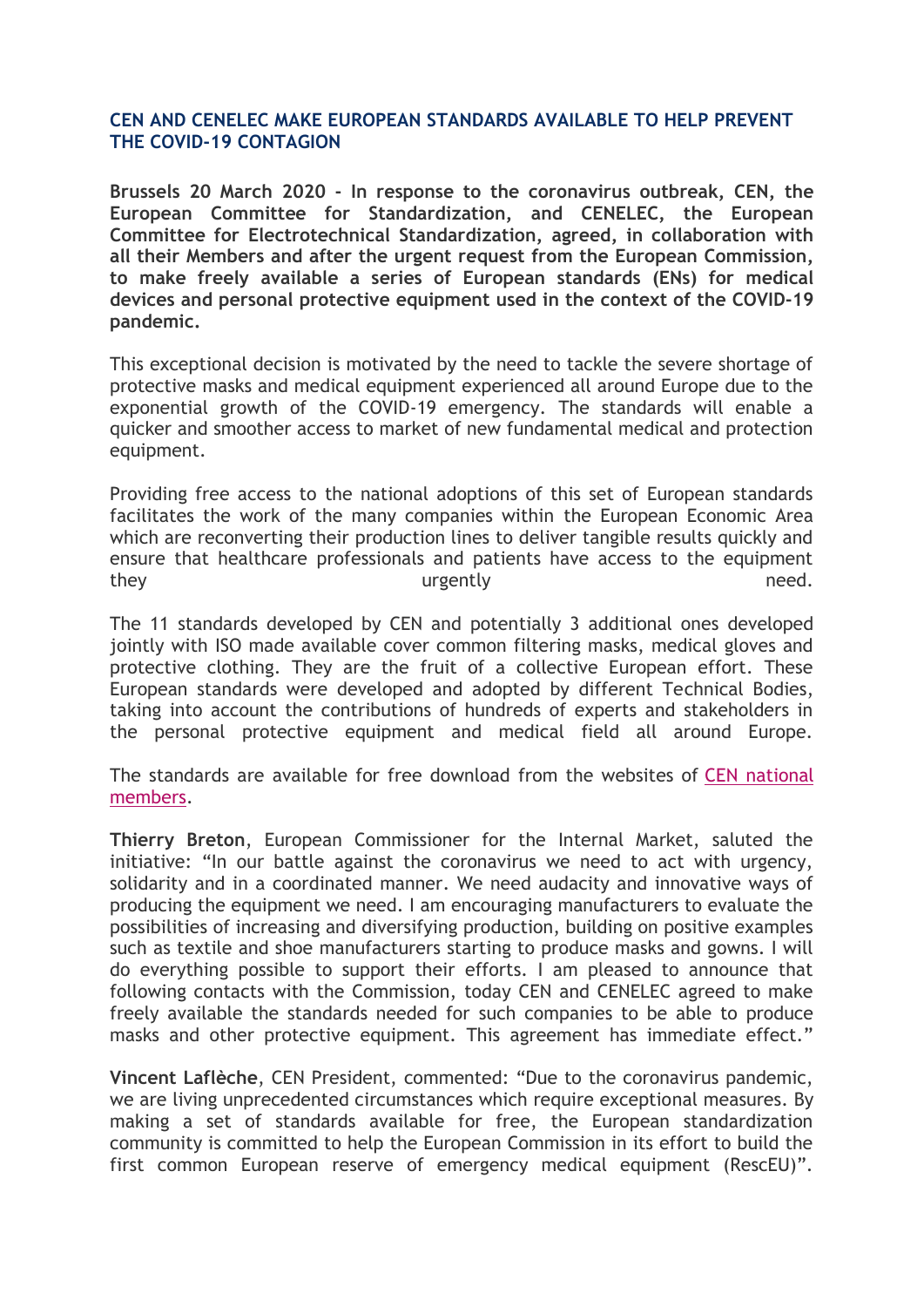**Dany Sturtewagen**, CENELEC President, added: "European standards play a crucial role in ensuring the availability of key medical devices and personal protective equipment. This extraordinary step is in line with the key drivers of our European standardization work: inclusiveness and unity. I salute the reaction of solidarity and commitment from our Members to support the global fight against COVID-19".

The list of the standards follows:

- EN 149:2001 + A1:2009 [Respiratory](https://standards.cen.eu/dyn/www/f?p=204:110:0::::FSP_PROJECT:32928&cs=1B0AB06FEB70E43960D46D1198C37CC09) protective devices Filtering half masks to protect against particles - [Requirements,](https://standards.cen.eu/dyn/www/f?p=204:110:0::::FSP_PROJECT:32928&cs=1B0AB06FEB70E43960D46D1198C37CC09) testing, marking (commonly referred to as "FFP [masks"\)](https://standards.cen.eu/dyn/www/f?p=204:110:0::::FSP_PROJECT:32928&cs=1B0AB06FEB70E43960D46D1198C37CC09) MĂȘTI DE PROTECȚIE RESPIRATORIE CAT. III – semimăști de tipul FFP2 sau FFP3
- EN 14683:2019 Medical face masks [Requirements](https://eur01.safelinks.protection.outlook.com/?url=https://standards.cen.eu/dyn/www/f?p%3D204:110:0::::FSP_PROJECT:69675%26cs%3D1956C06A1BAF887FF462DD56057D34F29&data=02|01|cmissiroli@cencenelec.eu|4992b0376a8f4e4c407008d7cb1dfb28|ccf5775126f1429c87578729c8e9e995|0|0|637201201937253960&sdata=sQggwdUzwd/YNMBrZBx1NQzF8ym2hJrLOFwIcaKXltw%3D&reserved=0) and test methods
- EN 166:2001 Personal [eye-protection](https://standards.cen.eu/dyn/www/f?p=204:110:0::::FSP_PROJECT,FSP_ORG_ID:2080,6068&cs=17AA55E632AC1CD384E0EC575FCAD517C) Specifications OCHELARI DE PROTECȚIE SAU APĂRĂTOARE PENTRU FAȚĂ

EN 14126:2003 + AC 2004 Protective clothing - Performance [requirements](https://standards.cen.eu/dyn/www/f?p=204:110:0::::FSP_PROJECT,FSP_ORG_ID:6634,6143&cs=1762F21421CCAB5CDFA53171933C67440) and tests methods for [protective](https://standards.cen.eu/dyn/www/f?p=204:110:0::::FSP_PROJECT,FSP_ORG_ID:6634,6143&cs=1762F21421CCAB5CDFA53171933C67440) clothing against infective agents ÎMBRĂCĂMINTE DE PROTECȚIE CAT. III:

EN 14605:2005+A1:2009 - Îmbrăcăminte de protecție împotriva produselor chimice lichide. Cerinte de performanță pentru îmbrăcămintea ale cărei elemente de legătură sunt etanșe la lichide (Tip 3) sau la pulverizări (Tip 4), inclusiv articole de îmbrăcăminte care protejează numai anumite părți ale corpului (Tip PB [3] și PB [4]).

*Mănuși de protecție cat III*: EN 374-5:2016 - Mănuși de protecție împotriva produselor chimice periculoase și a microorganismelor. Partea 5: Terminologie și cerințe de performanță pentru riscurile datorate microorganismelor.

- EN [14605:2009](https://standards.cen.eu/dyn/www/f?p=204:110:0::::FSP_PROJECT,FSP_ORG_ID:32983,6143&cs=1868F123B185CBECCA30C484231EB9233) + A1:2009 Protective clothing against liquid chemicals performance [requirements](https://standards.cen.eu/dyn/www/f?p=204:110:0::::FSP_PROJECT,FSP_ORG_ID:32983,6143&cs=1868F123B185CBECCA30C484231EB9233) for clothing with liquid-tight (Type 3) or spray-tight (Type 4) [connections,](https://standards.cen.eu/dyn/www/f?p=204:110:0::::FSP_PROJECT,FSP_ORG_ID:32983,6143&cs=1868F123B185CBECCA30C484231EB9233) including items providing protection to parts of the body only
- EN 13795-1:2019 Surgical clothing and drapes [Requirements](https://standards.cen.eu/dyn/www/f?p=204:110:0::::FSP_PROJECT,FSP_ORG_ID:37931,6186&cs=140BACFC46E210464C9285A588FB51335) and test methods Part 1: [Surgical](https://standards.cen.eu/dyn/www/f?p=204:110:0::::FSP_PROJECT,FSP_ORG_ID:37931,6186&cs=140BACFC46E210464C9285A588FB51335) drapes and gowns
- EN [13795-2:2019](https://standards.cen.eu/dyn/www/f?p=204:110:0::::FSP_PROJECT,FSP_ORG_ID:37932,6186&cs=1B81482196B6350C2216C75AD9ADE1125) Surgical drapes, gowns and clean air suits, used as medical devices for patients, clinical staff and [equipment](https://standards.cen.eu/dyn/www/f?p=204:110:0::::FSP_PROJECT,FSP_ORG_ID:37932,6186&cs=1B81482196B6350C2216C75AD9ADE1125) - Part 2: Test methods
- EN 455-1:2000 Medical gloves for single use Part 1: [Requirements](https://standards.cen.eu/dyn/www/f?p=204:110:0::::FSP_PROJECT,FSP_ORG_ID:9434,6186&cs=1055F7903C46D8F71F0E79395BE7740D8) and testing for [freedom](https://standards.cen.eu/dyn/www/f?p=204:110:0::::FSP_PROJECT,FSP_ORG_ID:9434,6186&cs=1055F7903C46D8F71F0E79395BE7740D8) from holes (MDD)
- EN 455-2:2015 Medical gloves for single use Part 2: [Requirements](https://standards.cen.eu/dyn/www/f?p=204:110:0::::FSP_PROJECT,FSP_ORG_ID:35266,6186&cs=12E9FE3435C94205908EA5CCA48D43953) and testing for physical [properties](https://standards.cen.eu/dyn/www/f?p=204:110:0::::FSP_PROJECT,FSP_ORG_ID:35266,6186&cs=12E9FE3435C94205908EA5CCA48D43953) (MMD)
- EN 455-3:2015 Medical gloves for single use Part 3: [Requirements](https://standards.cen.eu/dyn/www/f?p=204:110:0::::FSP_PROJECT,FSP_ORG_ID:37147,6186&cs=1E4761E51ADEE40870128D1F51B28EC61) and testing for biological [evaluation](https://standards.cen.eu/dyn/www/f?p=204:110:0::::FSP_PROJECT,FSP_ORG_ID:37147,6186&cs=1E4761E51ADEE40870128D1F51B28EC61) (MDD)
- EN 455-4:2009 Medical gloves for single use Part 4: [Requirements](https://standards.cen.eu/dyn/www/f?p=204:110:0::::FSP_PROJECT,FSP_ORG_ID:26420,6186&cs=1BA98FB4EB88B7DB06C5D281EB3BABC64) and testing for shelf life [determination](https://standards.cen.eu/dyn/www/f?p=204:110:0::::FSP_PROJECT,FSP_ORG_ID:26420,6186&cs=1BA98FB4EB88B7DB06C5D281EB3BABC64) (MDD) In addition, upon CEN"s request the following EN ISO standards are made available
- EN ISO [374-5:2016](https://standards.cen.eu/dyn/www/f?p=204:110:0::::FSP_PROJECT,FSP_ORG_ID:40946,6143&cs=104F37C9F2C895BD53319E6F24A0CD261) Protective gloves against dangerous chemicals and microorganisms - Part 5: Terminology and performance requirements for [micro-organisms](https://standards.cen.eu/dyn/www/f?p=204:110:0::::FSP_PROJECT,FSP_ORG_ID:40946,6143&cs=104F37C9F2C895BD53319E6F24A0CD261) [risks](https://standards.cen.eu/dyn/www/f?p=204:110:0::::FSP_PROJECT,FSP_ORG_ID:40946,6143&cs=104F37C9F2C895BD53319E6F24A0CD261)
- EN ISO 13688:2013 Protective clothing General [requirements](https://standards.cen.eu/dyn/www/f?p=204:110:0::::FSP_PROJECT,FSP_ORG_ID:31126,6143&cs=1330185F3C56516F288C2B1A330A1A1C1)

as read-only:

 EN ISO [10993-1:2009](https://standards.cen.eu/dyn/www/f?p=204:110:0::::FSP_PROJECT,FSP_ORG_ID:27092,6187&cs=18C664CF8D89F01255897FFC3DC744216) + AC 2010 Biological evaluation of medical devices - Part 1: Evaluation and testing within a risk [management](https://standards.cen.eu/dyn/www/f?p=204:110:0::::FSP_PROJECT,FSP_ORG_ID:27092,6187&cs=18C664CF8D89F01255897FFC3DC744216) process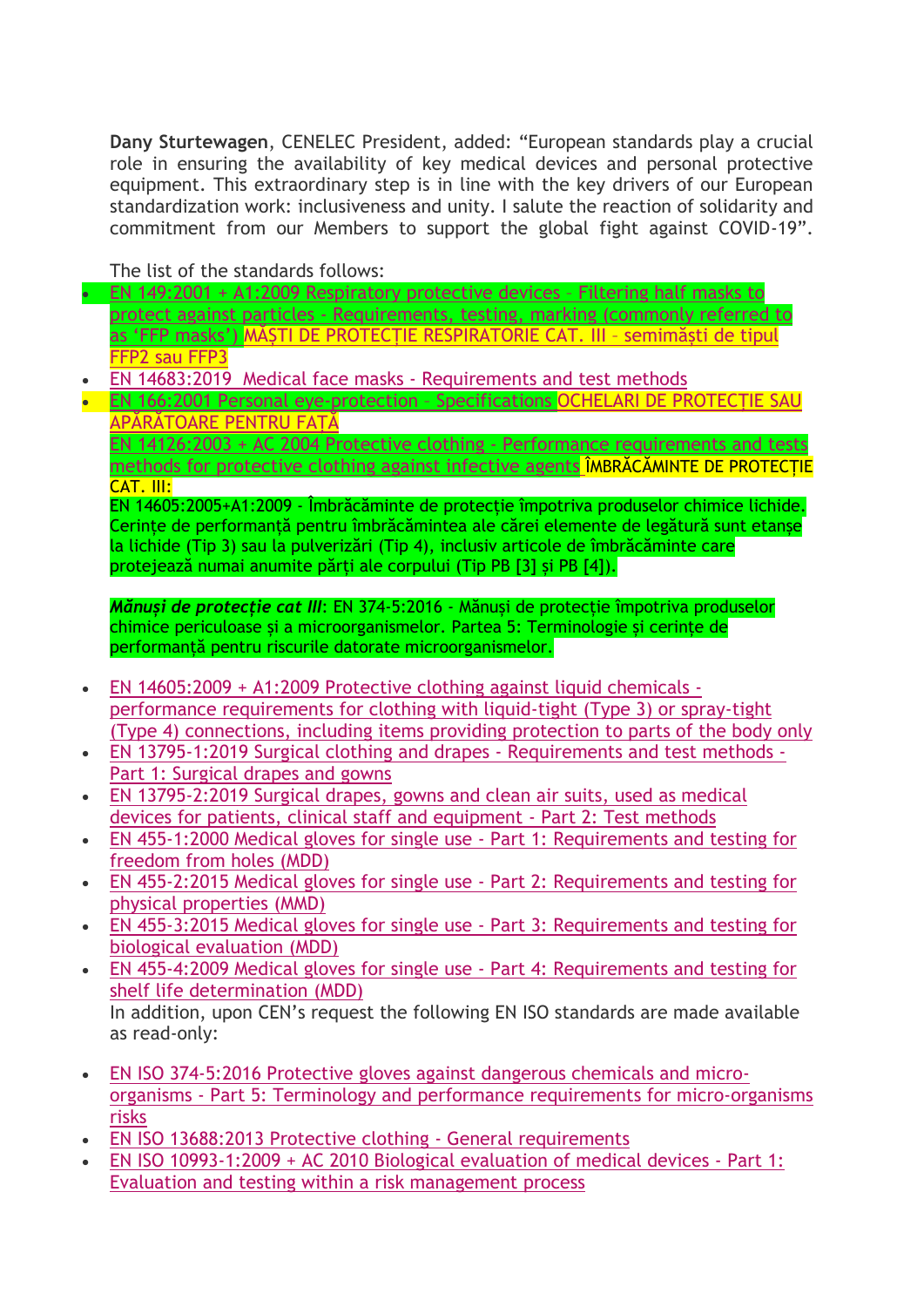Furthermore, on 2 April ISO and IEC decided to make a list of additional standards available, in read-only access. The full lists of standards made available can be found at the links below:

- [ISO](https://eur01.safelinks.protection.outlook.com/?url=https://www.iso.org/covid19&data=02|01|aazifi@cencenelec.eu|a0e6296361f54c541dca08d7dad1f99b|ccf5775126f1429c87578729c8e9e995|0|0|637218468071158271&sdata=v/fDWqOansR1iQnvvnu4pZ1aPjd3oWTysn5Sejb131g%3D&reserved=0)
- [IEC](https://eur01.safelinks.protection.outlook.com/?url=https://webstore.iec.ch/webstore/webstore.nsf/xpFAQ.xsp?OpenXPage%26id%3DGFOT-BNAEXA&data=02|01|aazifi@cencenelec.eu|a0e6296361f54c541dca08d7dad1f99b|ccf5775126f1429c87578729c8e9e995|0|0|637218468071158271&sdata=85H5mopB2Wg26zKWmYBhs0kf//twnZmsXXKcVls9%2BVU%3D&reserved=0)

Media contact: Giovanni Collot Project Manager Governance & Partnerships CEN-CENELEC Management Centre Email: gcollot@cencenelec.eu T: +32 474 98 21 17 Twitter: @Standards4EU

- **[Download](https://www.cencenelec.eu/news/press_releases/Documents/PR_ENs%20coronavirus_FINAL_V3%20-%20for%20print.pdf) the Press Release (PDF format)**
- **Read the Press Release of the European Commission:** 20 March 2020 - [Coronavirus:](https://ec.europa.eu/commission/presscorner/detail/en/ip_20_502) European standards for medical supplies made freely available to facilitate increase of [production](https://ec.europa.eu/commission/presscorner/detail/en/ip_20_502) 25 March 2020 - [Coronavirus:](https://ec.europa.eu/commission/presscorner/detail/en/ip_20_522) harmonised standards for medical devices to respond to [urgent](https://ec.europa.eu/commission/presscorner/detail/en/ip_20_522) needs
- **Read the news on the websites of our National Members and Affiliates:**

**AFNOR:** [https://www.afnor.org/actualites/masques-de-protection-normalisateurs](https://www.afnor.org/actualites/masques-de-protection-normalisateurs-initiatives-face-au-coronavirus/)[initiatives-face-au-coronavirus/](https://www.afnor.org/actualites/masques-de-protection-normalisateurs-initiatives-face-au-coronavirus/)

**ASI:** [https://www.austrian-standards.at/infopedia-themencenter/infopedia](https://www.austrian-standards.at/infopedia-themencenter/infopedia-artikel/coronavirus/)[artikel/coronavirus/](https://www.austrian-standards.at/infopedia-themencenter/infopedia-artikel/coronavirus/)

**ASRO:** <https://www.asro.ro/pachet-standarde-covid-19/#more-11683> **BDS:** [https://www.bds-bg.org/bg/pages/page\\_3772.html;](https://www.bds-bg.org/bg/pages/page_3772.html) [https://www.bds](https://www.bds-bg.org/bg/pages/page_3774.html)[bg.org/bg/pages/page\\_3774.html](https://www.bds-bg.org/bg/pages/page_3774.html)

**BSI:** [https://www.bsigroup.com/en-GB/about-bsi/media-centre/press](https://www.bsigroup.com/en-GB/about-bsi/media-centre/press-releases/2020/march/bsi-makes-european-standards-for-medical-devices-and-ppe-available/)[releases/2020/march/bsi-makes-european-standards-for-medical-devices-and-ppe](https://www.bsigroup.com/en-GB/about-bsi/media-centre/press-releases/2020/march/bsi-makes-european-standards-for-medical-devices-and-ppe-available/)[available/](https://www.bsigroup.com/en-GB/about-bsi/media-centre/press-releases/2020/march/bsi-makes-european-standards-for-medical-devices-and-ppe-available/)

**CYS:** [https://www.linkedin.com/posts/cyprus-organisation-for-standardisation-cys-](https://www.linkedin.com/posts/cyprus-organisation-for-standardisation-cys-_cystandards-cencenelec-stopcovid19-activity-%206647082344324845568-pKFV/) [\\_cystandards-cencenelec-stopcovid19-activity-](https://www.linkedin.com/posts/cyprus-organisation-for-standardisation-cys-_cystandards-cencenelec-stopcovid19-activity-%206647082344324845568-pKFV/) 6647082344324845568-pKFV/

**DIN:** [https://www.din.de/de/din-und-seine-partner/presse/mitteilungen/covid-19](https://www.din.de/de/din-und-seine-partner/presse/mitteilungen/covid-19-din-stellt-normen-fuer-medizinische-ausruestung-zur-verfuegung-708596) [din-stellt-normen-fuer-medizinische-ausruestung-zur-verfuegung-708596](https://www.din.de/de/din-und-seine-partner/presse/mitteilungen/covid-19-din-stellt-normen-fuer-medizinische-ausruestung-zur-verfuegung-708596)

**DS:** [https://www.ds.dk/da/nyhedsarkiv/2020/3/standarder-for-medicinsk-](https://www.ds.dk/da/nyhedsarkiv/2020/3/standarder-for-medicinsk-beskyttelsesudstyr-stilles-gratis-til-raadighed)

[beskyttelsesudstyr-stilles-gratis-til-raadighed](https://www.ds.dk/da/nyhedsarkiv/2020/3/standarder-for-medicinsk-beskyttelsesudstyr-stilles-gratis-til-raadighed)

**ELOT:** [http://www.elot.gr/1487\\_ELL\\_HTML.aspx](http://www.elot.gr/1487_ELL_HTML.aspx)

**EVS:** [https://www.evs.ee/et/seoses-covid-19-pandeemiaga-on-osad-isikukaitse-ja](https://www.evs.ee/et/seoses-covid-19-pandeemiaga-on-osad-isikukaitse-ja-meditsiiniseadmete-standardid-tasuta-alla-laetavad)[meditsiiniseadmete-standardid-tasuta-alla-laetavad](https://www.evs.ee/et/seoses-covid-19-pandeemiaga-on-osad-isikukaitse-ja-meditsiiniseadmete-standardid-tasuta-alla-laetavad)

**HZN:** <https://www.hzn.hr/default.aspx?id=1875>

**ILNAS:** [https://portail-qualite.public.lu/fr/actualites/normes-](https://portail-qualite.public.lu/fr/actualites/normes-normalisation/2020/mise-a-disposition-gratuite-normes-europeennes-dispositifs-de-protection.html)

[normalisation/2020/mise-a-disposition-gratuite-normes-europeennes-dispositifs-de](https://portail-qualite.public.lu/fr/actualites/normes-normalisation/2020/mise-a-disposition-gratuite-normes-europeennes-dispositifs-de-protection.html)[protection.html](https://portail-qualite.public.lu/fr/actualites/normes-normalisation/2020/mise-a-disposition-gratuite-normes-europeennes-dispositifs-de-protection.html)

**IPQ:** [http://www1.ipq.pt/PT/Site/Destaques/Pages/2020/Normas\\_EPI\\_COVID19.as](http://www1.ipq.pt/PT/Site/Destaques/Pages/2020/Normas_EPI_COVID19.aspx)